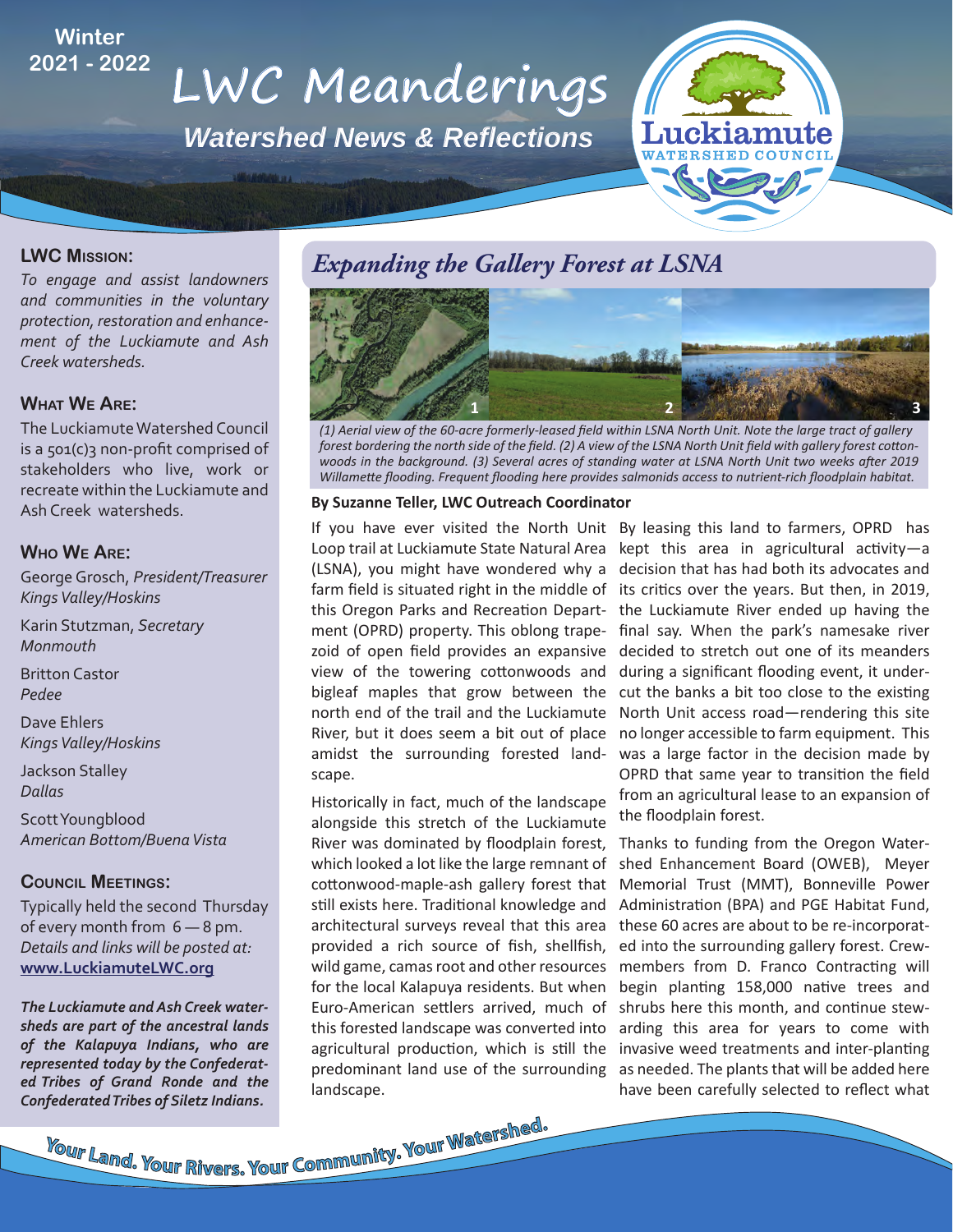### *Expanding the Gallery Forest, continued*

is already growing here, what species will be best adapted to both current and future climate conditions, and which species have cultural significance to local Tribes. In total, 35 different types of trees and shrubs have been ordered from our partner nurseries—from the familiar snowberry and red osier dogwood to the less common but climate-adapted white alder and incense cedar.

The next time you visit LSNA, be on the lookout for the thousands of new plantings that will dot the field, and mark the beginning of the transformation of this land back to floodplain forest!

### *SAVE THE DATE!*



LWC 20TH (+1) ANNIVERSARY CELEBRATION **When: Saturday, May 14, 2022 @ 1:00 - 4:00pm Where: Emerson Vineyards**

The year 2021 marked the 20th Anniversary of the Luckiamute Watershed Council—that's 20 years of watershed restoration and outreach in partnership with our watershed community! We had to delay our 2021 celebration date because of the upsurge of COVID-19 cases due to the Delta variant, but we are ready to celebrate with you in 2022! Find out more and RSVP at www.LuckiamuteLWC.org/20th-anniversary-celebration

### *Join the Fun-draising Committee!*



The LWC is looking for volunteers of all backgrounds to join the Fundraising Committee (and yes, the emphasis is definitely on FUN!) There is no specific experience required to join the team, and we welcome your expertise in a wide range of skills and interests. Fundraising Committee members get to help plan some of our most exciting and engaging events, work with LWC staff to come up with creative ideas for thanking our donors, and engage with fellow watershed residents who are passionate about protecting the health of our rivers and lands! Find out more and submit an interest form on our website at **www.LuckiamuteLWC.org/joinFRC.html** 

### *Soil and Water Conservation District Native Plant Sales Happening Now!*

Your local Soil and Water Conservation Districts (SWCDs) are a great source for native plants throughout the year. Not only can your SWCD help you score the best native plant options for all your gardening and landscaping needs, you will also be able to take advantage of their knowledge, expertise and helpful resources.

| <b>Key Dates</b>                                                 | <b>Benton SWCD</b><br>www.bentonswcd.org                                                            | <b>Marion SWCD</b><br>www.marionswcd.net                                         | <b>Polk SWCD</b><br>www.polkswcd.com                                                     | <b>Yamhill SWCD</b><br>www.yamhillswcd.org                                          |
|------------------------------------------------------------------|-----------------------------------------------------------------------------------------------------|----------------------------------------------------------------------------------|------------------------------------------------------------------------------------------|-------------------------------------------------------------------------------------|
| <b>Pre-order</b><br><b>Deadline</b>                              | <b>Mark your calendar -</b><br>June 3 - 6, 2022                                                     | <b>Online ordering open</b><br>January 5 through<br><b>February 21!</b>          | Order now for the best<br>selection!                                                     | <b>Ordering starts on</b><br>January 1!                                             |
| <b>Order Pick-up</b><br><b>Day</b>                               | Feb. 3, 4 & 6, 2023<br>by reservation only<br><b>Davis Family Farm</b><br>4380 NE Hwy 20, Corvallis | <b>March 11 &amp; 12</b><br>by reservation only<br><b>Bauman's Farm, Gervais</b> | March $3, 4: 9$ am $-4$ pm<br>March 5: 9am-1pm<br>580 Main St., Suite A<br><b>Dallas</b> | Feb. $11:9am - 6pm$<br>Feb. 12: 9am-2pm<br><b>Yamhill Valley Heritage</b><br>Center |
| <b>In-Person</b><br>Native Plant Sale<br>(Overstock Sale)        | N/A<br>Order online or call<br>(541) 753-7208                                                       | N/A<br>Order online or call<br>(503) 391-9927 x312                               | N/A<br>Order online or call<br>(503) 623-9680                                            | Feb. 11: 9am-6pm<br>Feb. 12: 9am-2pm<br><b>Yamhill Valley Heritage</b><br>Center    |
| <b>For More</b><br><b>Information</b>                            | <b>Teresa Matteson</b><br>(541) 753-7208                                                            | <b>Jenny Meisel</b><br>(503) 391-9927 x312                                       | <b>Morgan Neil</b><br>(503) 623-9680                                                     | Julie Lorenzen<br>$(503)$ 376-7600                                                  |
| <b>Link to Native</b><br><b>Plant Sale</b><br><b>Information</b> | bentonswcd.org/<br>programs/plant-sale                                                              | marionswcd.net/nps                                                               | www.polkswcd.com/plant-<br>sale.html                                                     | yamhillswcd.org                                                                     |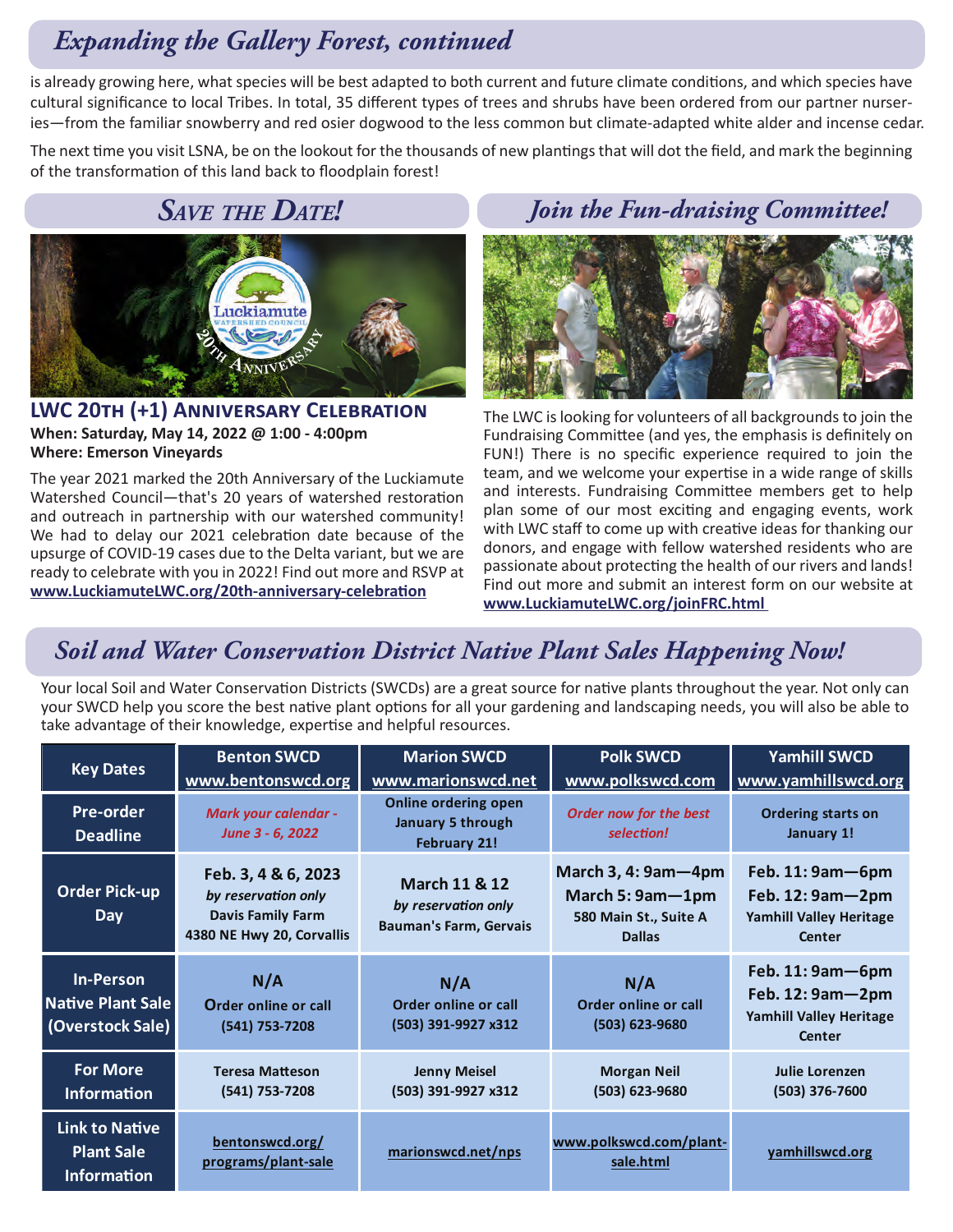### *Welcome to LWC's New Monitoring Coordinator!*



was drawn to this position because she resonated with the LWC's goal of engaging the public in watershed We are excited to introduce you to the newest staff member on the LWC team! On December 3, Amanda Brackett officially started her new role as the LWC's Monitoring Coordinator. Originally from Maine, Amanda graduated from Clark University with a B.A. in Environmental Science and Policy. In 2016, she moved to the West Coast and worked for several ecology research organizations in California, Oregon and Washington. The combination of her education and work experience gives her a strong background in forest ecology, extensive skills in data collection and analysis, and a passion for working in the field. During her interview, Amanda explained that she restoration—a component of watershed council work that she believes is essential to the sustainability and long term success of any efforts to protect and restore ecological health.

Amanda is currently pursuing an M.S. degree in Forest Ecosystems and Society at Oregon State University, studying forest microclimatology and plant physiology through the lens of adaptive forest management. As she wraps up her coursework and finishes her thesis during the first three months of 2022, Amanda will be logging in about 10 hours a week at the LWC. We wish her all the best as she prepares to defend her thesis in March, and we look forward to the transition to her half-time position in April, just in time to prepare for the 2022 temperature monitoring season! Amanda is also looking forward to putting her skills and experience to work for the LWC Monitoring program, and getting to meet landowners and community members in her new watershed community.

**"I am excited about the opportunity to put all I have learned into practice and make a difference in my community."**  *—Amanda Brackett LWC Monitoring Coordinator*



## *Love Your Watershed Upcoming Virtual Sips 'n' Science Event*

**Logging the Luckiamute: Ramifications of Splash Dams and Log Drives Tuesday, January 11 @ 6:30 - 8:00pm**

**Details and Registration at LuckiamuteLWC.org/sips-n-science-splash-damming**

*Speaker Bio: Stephen Dow Beckham is the Pamplin Professor of History, Emeritus, Lewis & Clark College. Educated at the University of Oregon and UCLA, Professor Beckham taught college students for 42 years. He is the author of numerous books, articles, and technical reports and is the former "Oregon Professor of the Year." He is the recipient of the Asher Distinguished Teaching Award, American Historical Association. He is on the board of the Theodore Roosevelt Presidential Library and is Chair of the Oregon Committee on Historic Preservation.* 

### **Join the FRIENDS OF THE LWC! Upcoming Council Meetings**

**What does it mean to be a FRIEND OF THE LWC?** 

- **Monthly "Behind the Scenes" Bulletins**
- **•** Early access to event registration
- **Discounts on workshops and our online store**
- *Knowing that you are helping improve the health of your watershed!*

#### **Ready to Join?**

#### **Find out how at www.LuckiamuteLWC.org/Friends!**

We welcome donations\* to support the work of the Council. All charitable donations will be used towards building the organizational resources needed to address our goals of water quality enhancement, habitat restoration and community education.

Join us for our LWC Monthly Meetings, typically held the second Thursday of each month. Our meetings are always open to the public and discussion topics include local watershed issues and actions. Details and Zoom links will be posted at **www.LuckiamuteLWC.org.**

**January 13 @ 6:00 - 8:00pm (via Zoom) February 10 @ 6:00 - 8:00pm (via Zoom) March 10 @ 6:00 - 8:00pm (via Zoom)**

To donate, go to **www.LuckiamuteLWC.org/donate** or you can send a check to:

> **165 D Street, Independence, OR 97351**  *Thank you to our supporters!*

*\*Your contribution may be tax-deductible. The LWC will provide a letter of documentation in January 2022, following your donation.*